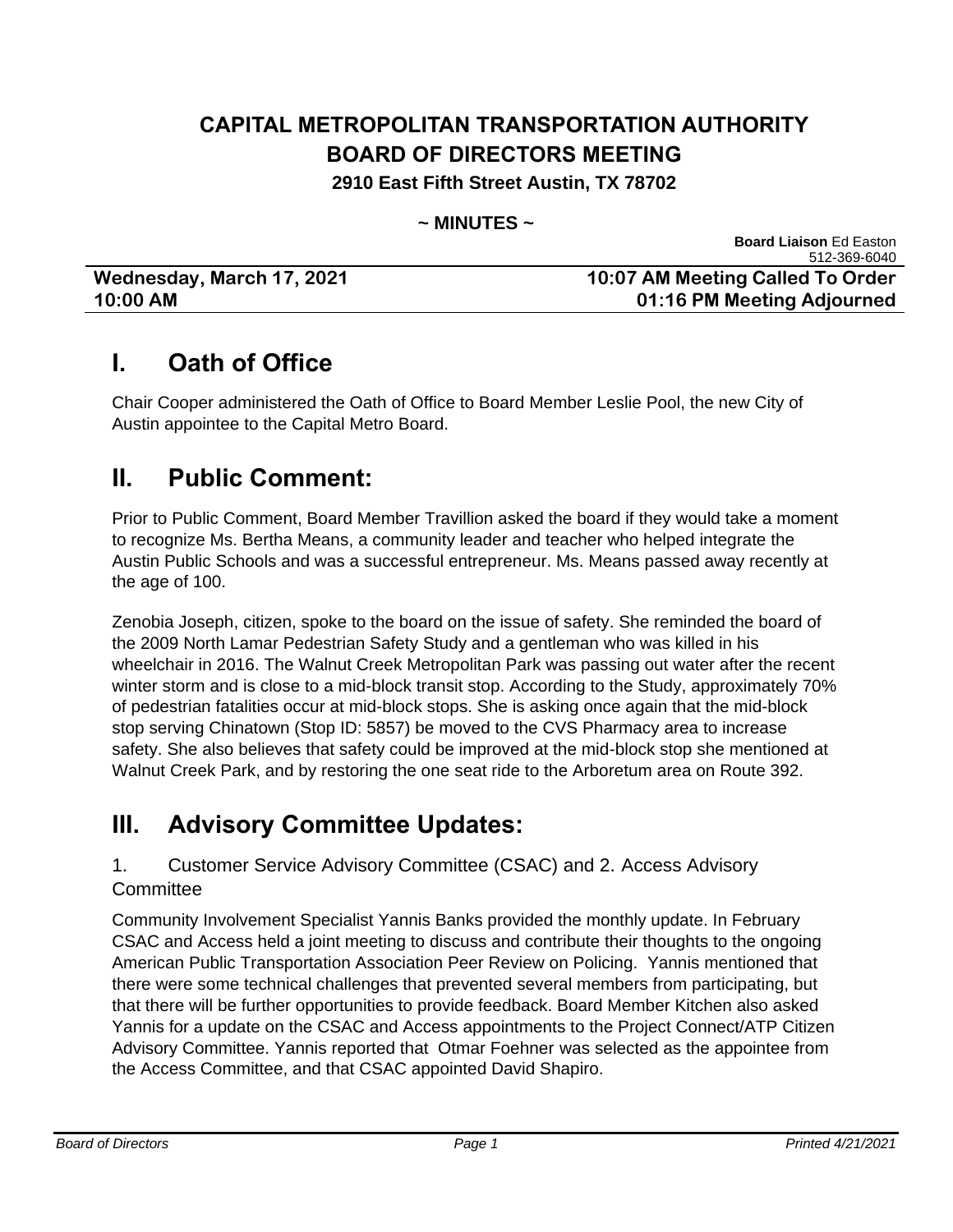# **IV. Board Committee Updates:**

### 1. Operations, Planning and Safety Committee

Chair Travillion provided the report from the February 10<sup>th</sup> Operations, Planning and Safety Committee meeting. The committee had four agenda items: committee minutes were approved; two items were placed on today's Consent Agenda, and one item is on today's Action Agenda.

### 2. Finance, Audit and Administration Committee

Chair Mitchell provided report from the February  $10<sup>th</sup>$  Finance, Audit and Administration Committee meeting. The only committee action was approval of the committee minutes. They also heard a Capital Metro financial update and several Internal Audit updates.

### 3. CAMPO update

Board Member Mitchell provided the CAMPO update. CAMPO met on March 8<sup>th</sup>, and authorized the Executive Director the begin negotiations with a Transportation Demand Management (TDM) consulting firm, and discussed action of federal performance measure targets. They also reviewed amendments to the Unified Planning Program that may be made this year. Board Member Stratton asked for a further explanation on the goals of TDM consulting item.

### 4. Austin Transit Partnership Board Update

Board Member Stratton provided the Austin Transportation Partnership update, covering their January and February activities. The ATP Board's March meeting will occur later today (March 17). He updated the board on ATP community engagement activities and metrics, new ATP staff hires, formation and makeup of the ATP advisory committees, and coordination between ATP, the City of Austin, and Cap Metro. He also briefly reviewed actions taken at the first two ATP board meetings.

## **V. Consent Items:**

1. Approval of a resolution authorizing the President & CEO, or his designee, to exercise the third 12-month renewal option for the Smart Trips Austin Interlocal Agreement (ILA) between the City of Austin and Capital Metro for an amount not to exceed \$150,000.

2. Approval of a resolution authorizing the President & CEO, or his designee, to finalize and execute a contract with Herzog Contracting Corp. for the replacement of four bridges with reinforced concrete box-culverts (RCBCs) for \$1,597,506, plus \$159,750 (10%) contingency for a total not to exceed amount of \$1,757,256.

### **RESULT: ADOPTED [7 TO 0]**

**MOVER:** Jeffrey Travillion, Board Member **SECONDER:** Leslie Pool, Board Member **AYES:** Mitchell, Cooper, Kitchen, Renteria, Travillion, Stratton, Pool **AWAY:** Troy Hill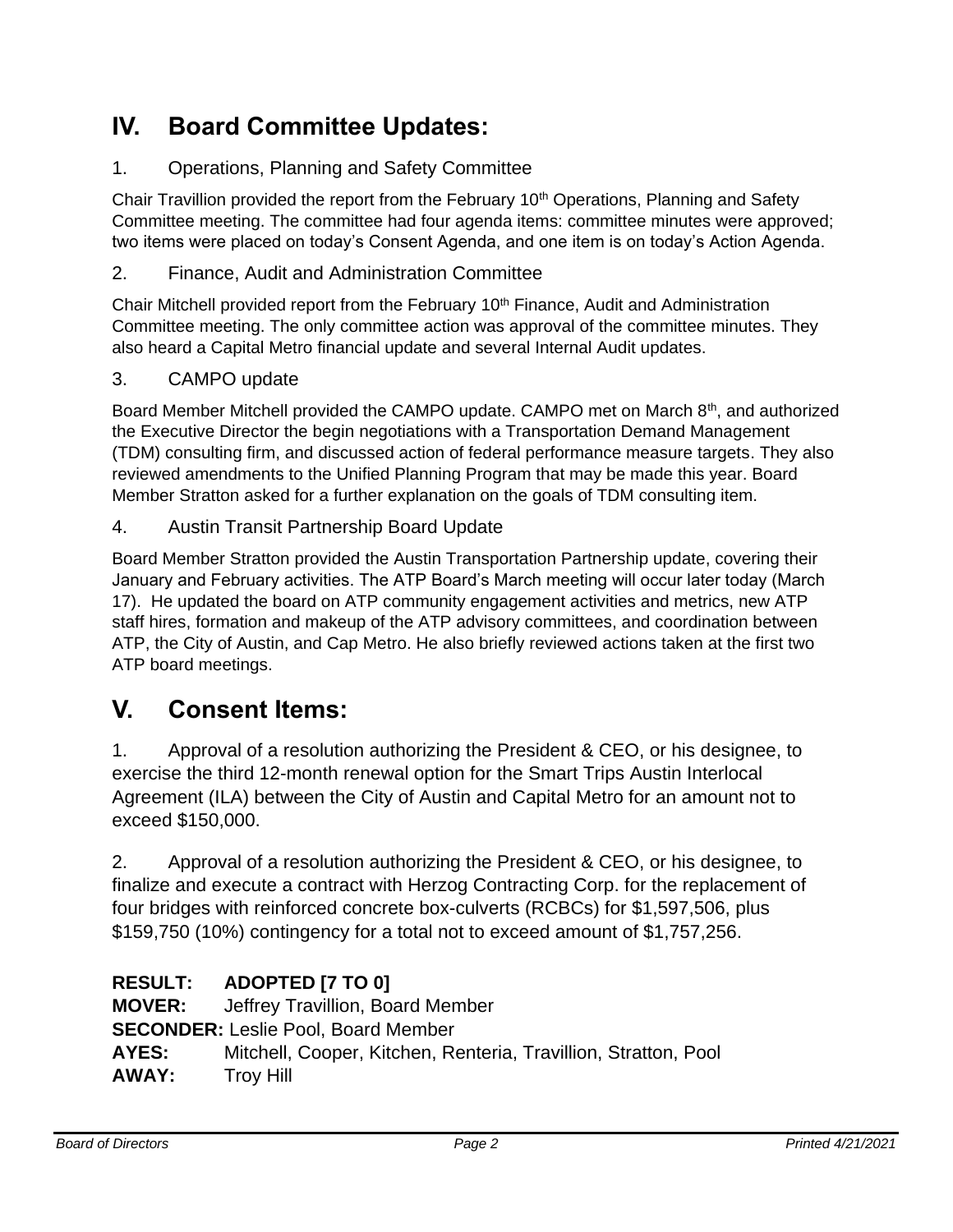## **VI. Action Items:**

1. Approval of a resolution electing officers of the Capital Metro Board of Directors for 2021.

Chair Cooper led this item.

Board Member Pool nominated Board Member Travillion as Chair, praising his leadership and advocacy throughout the eastern crescent of Austin. Board Member Travillion respectfully declined the nomination. Board Member Pool hoped that he (and the board) would consider it in the future.

Board Member Renteria made a motion that Chair Cooper continue in that role. Chair Cooper says that while he does look forward to passing the torch, he would continue to serve and be enthusiastic about preparing and assisting his successor. Stratton seconded. The motion was approved 7-0 (Hill away).

Board Member Pool made a motion that Board Member Travillion serve as Vice Chair. Stratton seconded. Board Member Pool said that he would be honored to serve in the capacity. Chair Cooper expressed support and said that he would be delighted to work with Board Member Travillion. The motion was approved 7-0 (Hill away).

Chair Cooper made a motion that Board Member Stratton continue as Board Secretary. Pool seconded. Chair Cooper praised Stratton's enthusiasm and commitment. The motion was approved 7-0 (Hill away).

2. Approval of a resolution confirming the appointments to the Finance, Audit and Administration Committee and Operations, Planning and Safety Committee for 2021.

Chair Cooper relayed that Board Member Renteria has asked to be moved over to the Operations, Planning and Safety Committee, leaving a opening on the Finance, Audit and Administration Committee. Board Member Pool has expressed an interest in joining that committee so will fill that opening. Motion to make those changes by Chair Cooper. Travillion seconded. The motion was approved 6-0 (Mitchell unable to vote due to a technical issue.)

Chair Cooper made a motion that Board Member Travillion continue to serve as Chair of the Operations Committee, and Board Member Mitchell continue as Chair of the Finance Committee. Before a formal second could be offered Board Member Kitchen offered to serve as Chair of the Operations Committee to free up Board Member Travillion to serve as Vice Chair of the board. Chair Cooper then pulled his original motion and asked for discussion and another motion on that idea. Board Member Renteria expressed support for Board Member Kitchen as Chair of the Operations Committee, as did Board Member Travillion. Motion to appoint her as such and have Board Member Mitchell continue to serve as Finance Committee Chair by Board Member Travillion. Cooper seconded. The motion was approved 7-0 (Hill away).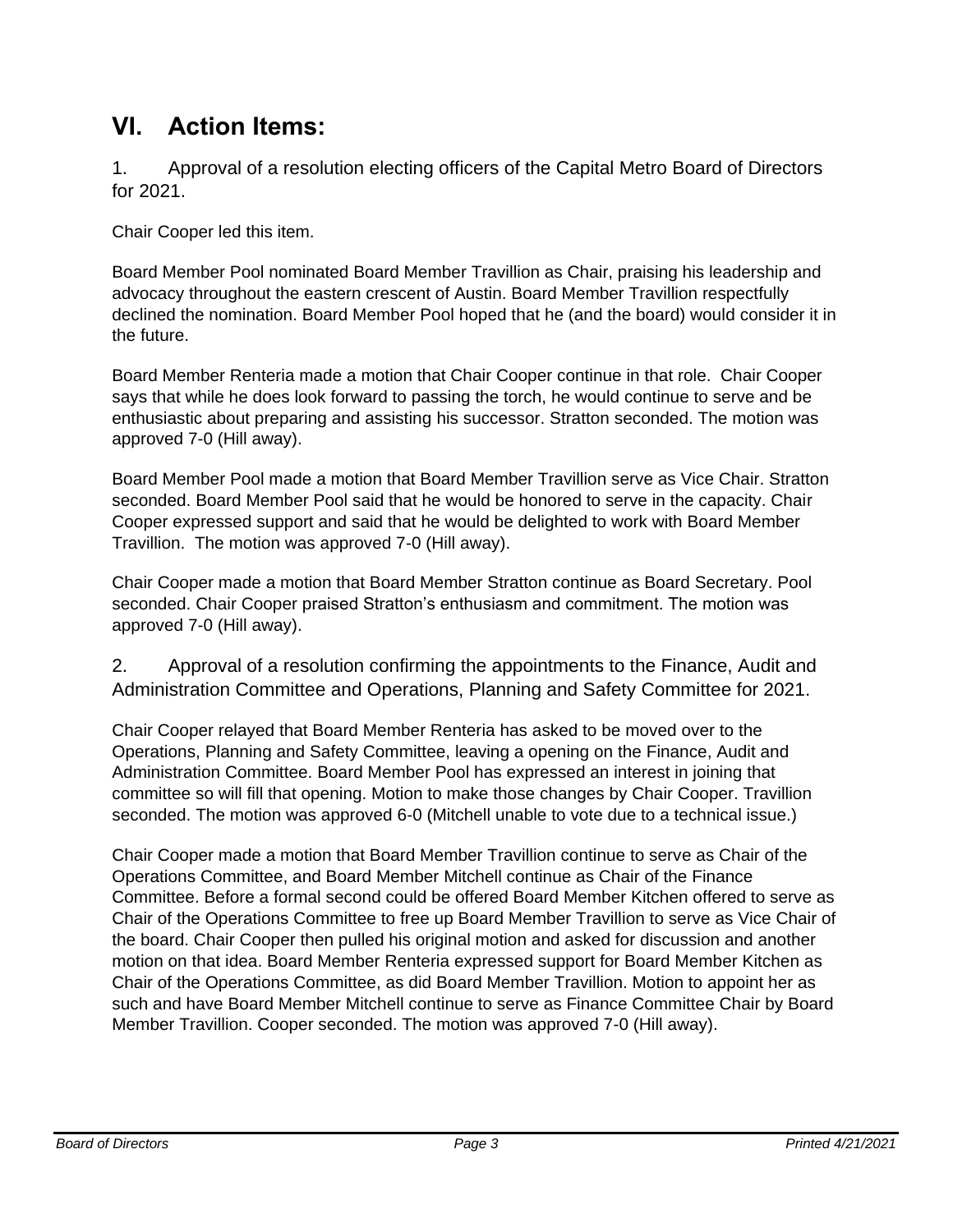3. Approval of a resolution authorizing the president & CEO, or his designee, to finalize and execute a contract with Simply Klean LLC for janitorial services, for a base period of two (2) years and three (3) one-year options in an amount not to exceed \$4,830,001.

Vice President of Facilities and Construction Ken Cartwright brought this item forward.

The recommended vendor is currently performing these services for Capital Metro and is a 100% SBE firm. Ken addressed questions that had come up at the February Operations Committee meeting when it was presented, confirming that the firm offers both a living wage and benefits to its employees.

**RESULT: ADOPTED [7 TO 0] MOVER:** Jeffrey Travillion, Board Member **SECONDER:** Sabino Renteria, Board Member **AYES:** Mitchell, Cooper, Kitchen, Renteria, Travillion, Stratton, Pool **AWAY:** Troy Hill

## **VII. Presentations:**

1. Customer Technology Improvements Update

Chief Customer Officer and COO Dottie Watkins presented this item.

Dottie reviewed recent customer-facing technology improvements, including ePaper signs at stops, the new See Say Now app, real-time passenger load information, onboard digital displays, a new multi-language website platform, data warehouse and dashboards, a call center telephone replacement system, and updates to customer payment systems including a new virtual wallet option.

Board Member Stratton asked if one of the goals of the new payment systems was to eliminate the fareboxes onboard Capital Metro vehicles. Dottie said that no, that was not a goal, but that collecting cash was expensive so that reducing the amount of cash going through the system would be beneficial to the agency.

Board Member Pool asked about the security of the proposed tap cards and sharing of data. Dottie said that security was of the highest concern and that the cards would be the most secure available. For data there may be some disaggregated ridership data shared, but that we are very conscious of individual and account privacy.

Board Member Renteria asked about extending the expiration date on activated passes as new fare methods roll out. Dottie explained that it is still early in the rollout process but that is one of the many items that will be given consideration moving forward.

### 2. CARE Update

Chief Customer Officer and COO Dottie Watkins presented this item.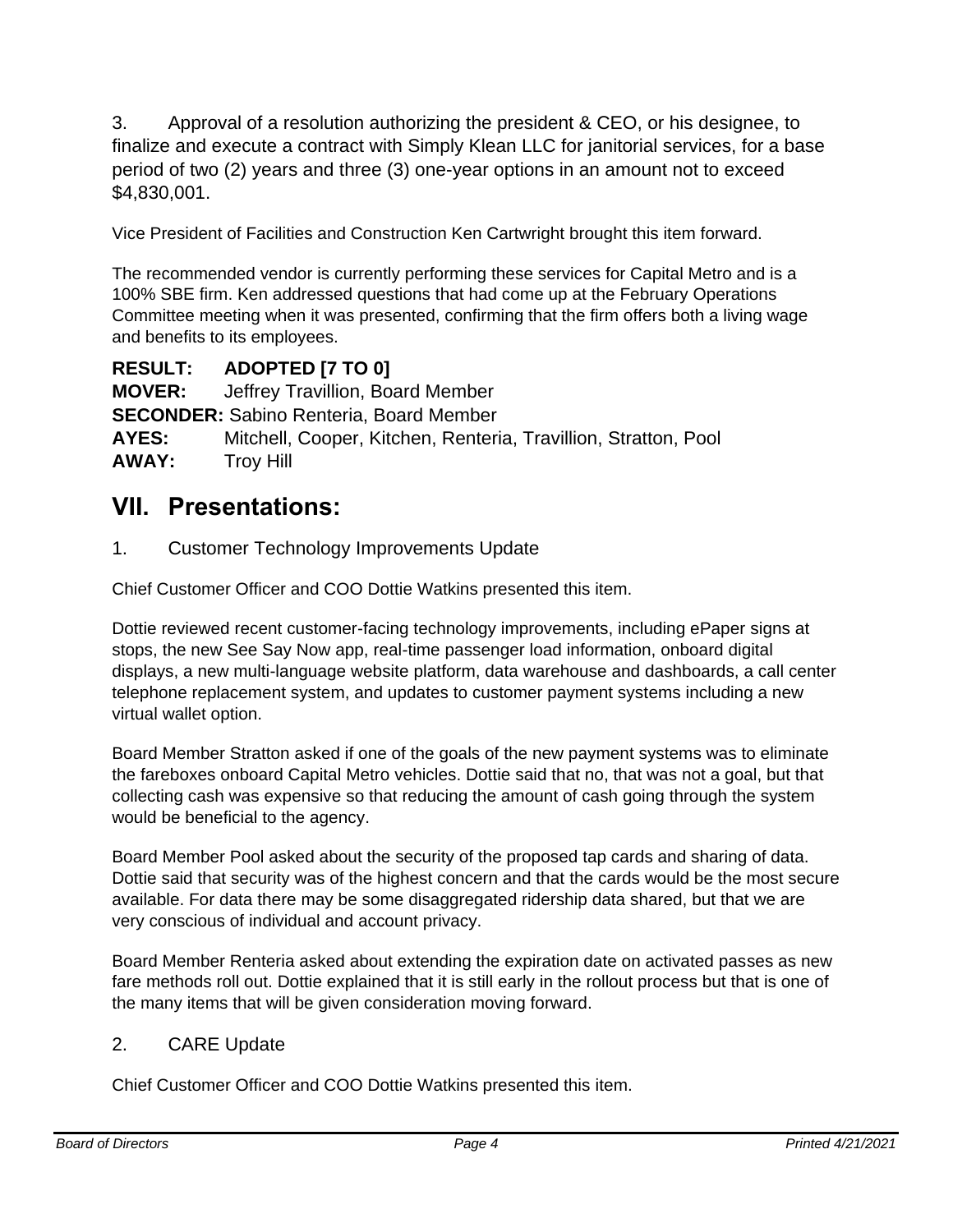Dottie gave an overview of recent ridership trends and data. Capital Metro is still trying to facilitate social distancing by closely monitoring ridership levels and adding extra buses when possible. She also updated the board on the installation of new vinyl seat covers and vehicle air purification systems, and on new mask guidelines that will be reflected on new customer information.

Dottie also offered an update on efforts to get the Capital Metro and service provider staff vaccinated against COVID, and reminded everyone of the new dashboard on the Capital Metro website where route information, vehicle capacity and ridership data can be viewed.

### 3. Pickup Service Standards Framework

Executive Vice President of Planning and Development Sharmila Mukherjee presented this item along with Vice President of Innovative Mobility Chad Ballentine.

Sharmila reviewed a timeline of upcoming Pickup Service milestones, including expected approval by the board of Pickup Service Standards in April.

Chad then gave an summary of Pickup Service, including features and benefits of the service He gave a history of the service since launch in June 2017 and reviewed the zones that were launched in 2019. The Texas Transportation Institute has been assisting the agency with the development of service guidelines for what is still considered an innovative transit mode.

Sharmila then reviewed some of the purposes of the service and the policy goals and needs that this type of service helps meet. She also highlighted the different approaches to Pickup planning and evaluation depending on whether the zone was part of the Capital Metro service area, or an out-of-service zone a la carte service for another entity. She also walked through the steps and process of introducing new zones as they are implemented along with an evaluation matrix. Finally, Chad gave a preview of four Pickup zones that are expected to launch by early summer of this year and the community engagement that will take place around those launches.

Board Member Kitchen asked about if people with disabilities in an area would be considered as one of the criteria, since many people with disabilities don't qualify for MetroAccess service and might arguably have a greater need for this type of service. Sharmila explained that there are some issues with getting good sources of information for people with disabilities but that yes, that is a very valid point and we will be consulting with our Access Committee for their thoughts on ways of improving that measurement and fine-tuning the data. Board Member Kitchen also asked that staff consider a mechanism for members of the public to request a Pickup zone in an area where they saw a need for one, similar to a tool that was once found on the website of Austin B-Cycle. Board Member Stratton spoke up and said that he wholeheartedly agrees with Board Member Kitchen's comments on individuals with disabilities, but that another demographic criterion might be the individuals under the age of eighteen, who would also benefit from this type of service.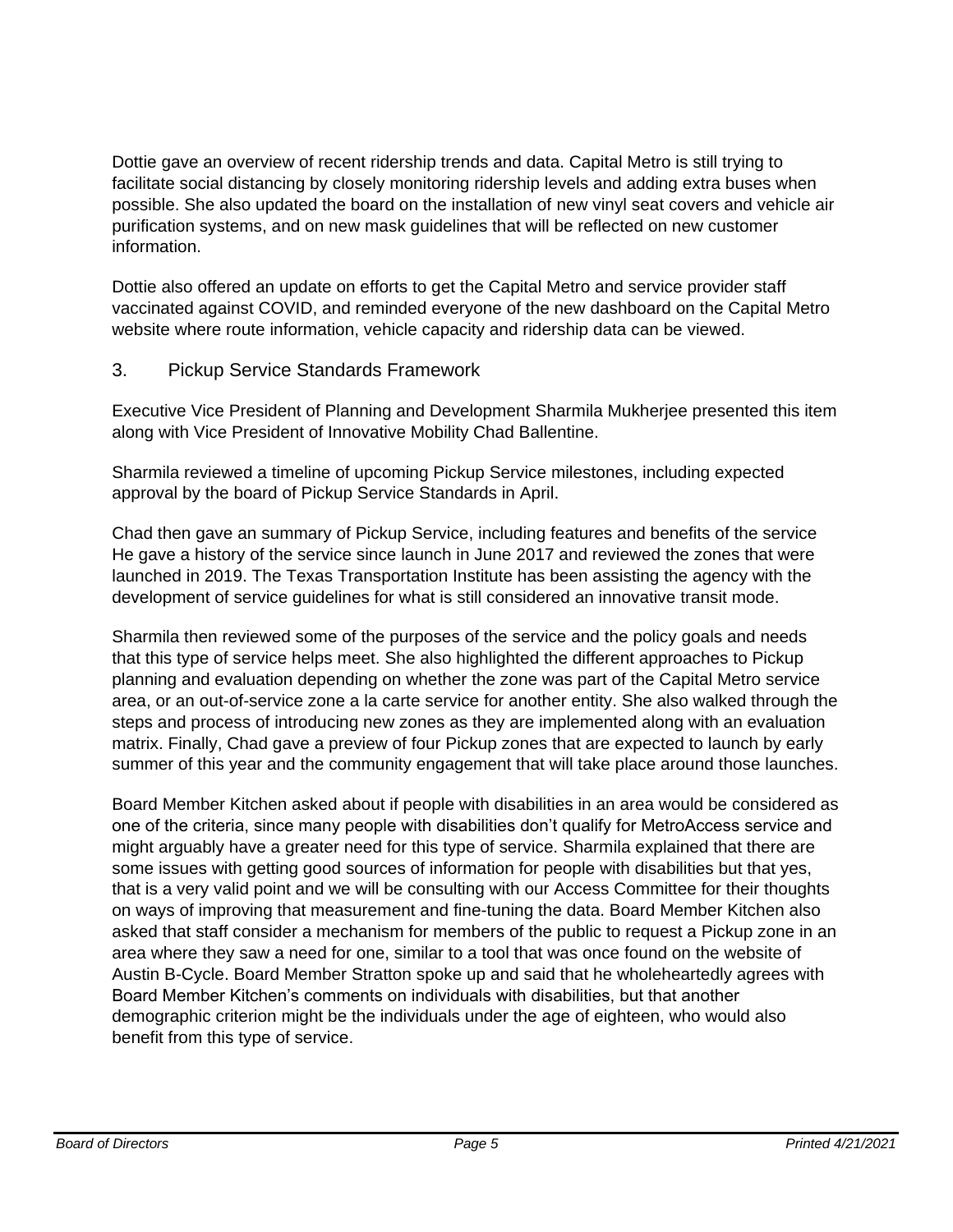Board Member Mitchell asked about the cost-per-rider metric and how closely we were monitoring and analyzing that data. Board Member Kitchen asked that the board be better informed on the scoring methodology before being asked to approve the guidelines in April.

4. 2021 Winter Weather Response

Chief Customer Officer and COO Dottie Watkins presented this item.

Dottie updated the board on the Capital Metro response to the recent snow and energy emergencies. Key activities during that difficult week for the Austin region included communicating service levels, providing transportation to emergency shelters, dialysis transport, and Dell Medical Staff and patient transportation. The Agency also supported Meals on Wheels and Central Texas Food Bank deliveries. As power began to be restored and the roads cleared the focus of the recovery efforts shifted to providing drinking water to MetroAccess customers and transportation to three key water distribution sites. The agency also offered free fares for ten days at the end of February to help customers access essential services. Dottie also reviewed efforts to help Capital Metro staff who were affected by the emergency, offering meals, bottled water, showers, and a warm place to stay.

# **VIII. Reports:**

### 1. President's Report

President Clarke presented his monthly report. This month's focus was on the new Capital Metro Diversity, Equity and Inclusion Community Advisory Group, who held their first meeting on March 10<sup>th</sup> with 14 members. President Clarke also previewed a new video put together to help reflect on the last year at Capital Metro and also celebrate Transit Employee Appreciation Day, which is March 18<sup>th</sup>.

# **IX. Items for Future Discussion:**

# **X. Adjournment**

# **ADA Compliance**

*Reasonable modifications and equal access to communications are provided upon request. Please call (512) 369-6040 or email ed.easton@capmetro.org if you need more information.*

*BOARD OF DIRECTORS: Wade Cooper, Chair; Delia Garza, Vice Chair; Eric Stratton, Secretary; Terry Mitchell; Troy Hill; Ann Kitchen, Jeffrey Travillion and Pio Renteria.* 

The Board of Directors may go into closed session under the Texas Open Meetings Act. In accordance with Texas Government Code, Section 551.071, consultation with attorney for any legal issues, under Section 551.072 for real property issues; under Section 551.074 for personnel matters, or under Section 551.076, for deliberation